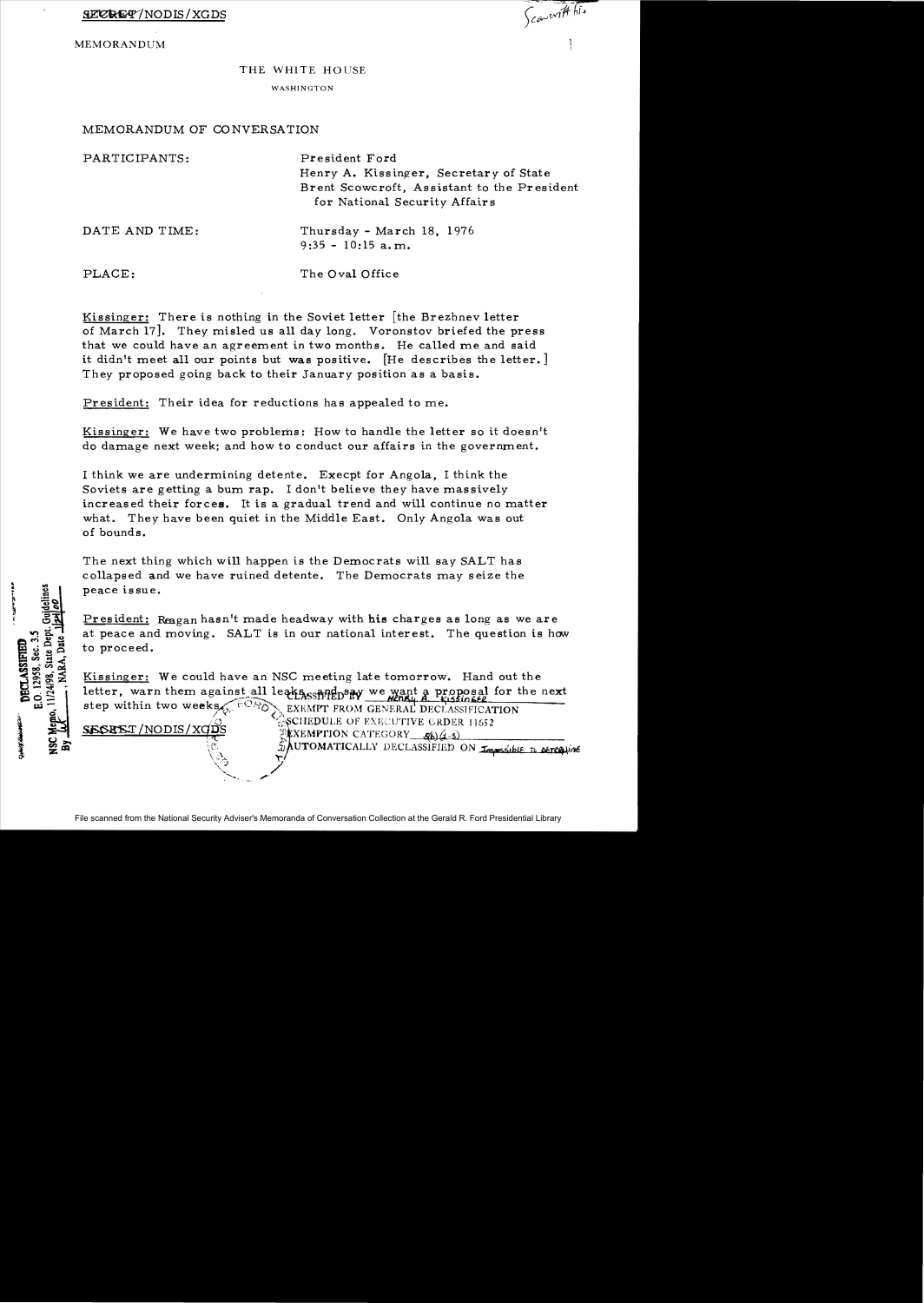## SECRET/NODIS/XGDS

 $-2-$ 

Scowcroft: It will leak. I would suggest instead that you call in just the principals, show them the note, and tell them you want to think about next steps.

President: I think it should be principals only. Maybe just here in the office -- the three of us, Don, George, and George Bush.

Kissinger: I think Ikle also.

President: Let's have a meeting late Friday with those people. Say it is not to distribute or it will leak. Say start a study the first of next week.

Kissinger: I agree with Brent. Say you just want to think about it over the weekend. Then have an NSC next Wednesday. I would even mention the option of suspending the talks. None of them will want to take the heat for it! [There is discussion of notifying Rumsfeld ahead of the others.]

You could then decide whether to go for one or not. If not, you could respond - - which I do n't recommend - - or string out the talks.

President: I see the papers played a tough line on the Jewish meeting.

Kissinger: I don't see how you could have done anything else. There is some discussion of the meeting,  $C-130$ 's and transition quarter funding. ]

Len Garment says these guys are fund raisers and they need a crisis every few months to keep the money coming in.

I disagree with Don. These guys will not be with you. If you get any, it will be with women like KI utznick.

President: I think that is right. And I think I would win in a confrontation.

Kissinger.: I met with the Sonny Montgomery Committee. I was tough but I did say we would agree to open talks with North Vietnam. We could send a note through Paris and offer to start talks on outstanding issues -- at a low level.

President: Will it leak?

Scowcroft: Yes. We will have to tell the Committee and they will publish it.

Kissinger: We can say we are discussing MIA's.

*SHORET* / NODIS / XGDS

 $\mathcal{P}_{\mathcal{P}_{\mathcal{P}}}$ 

 $\mathcal{U}^{\ast}$  $\geq$   $\frac{1}{2}$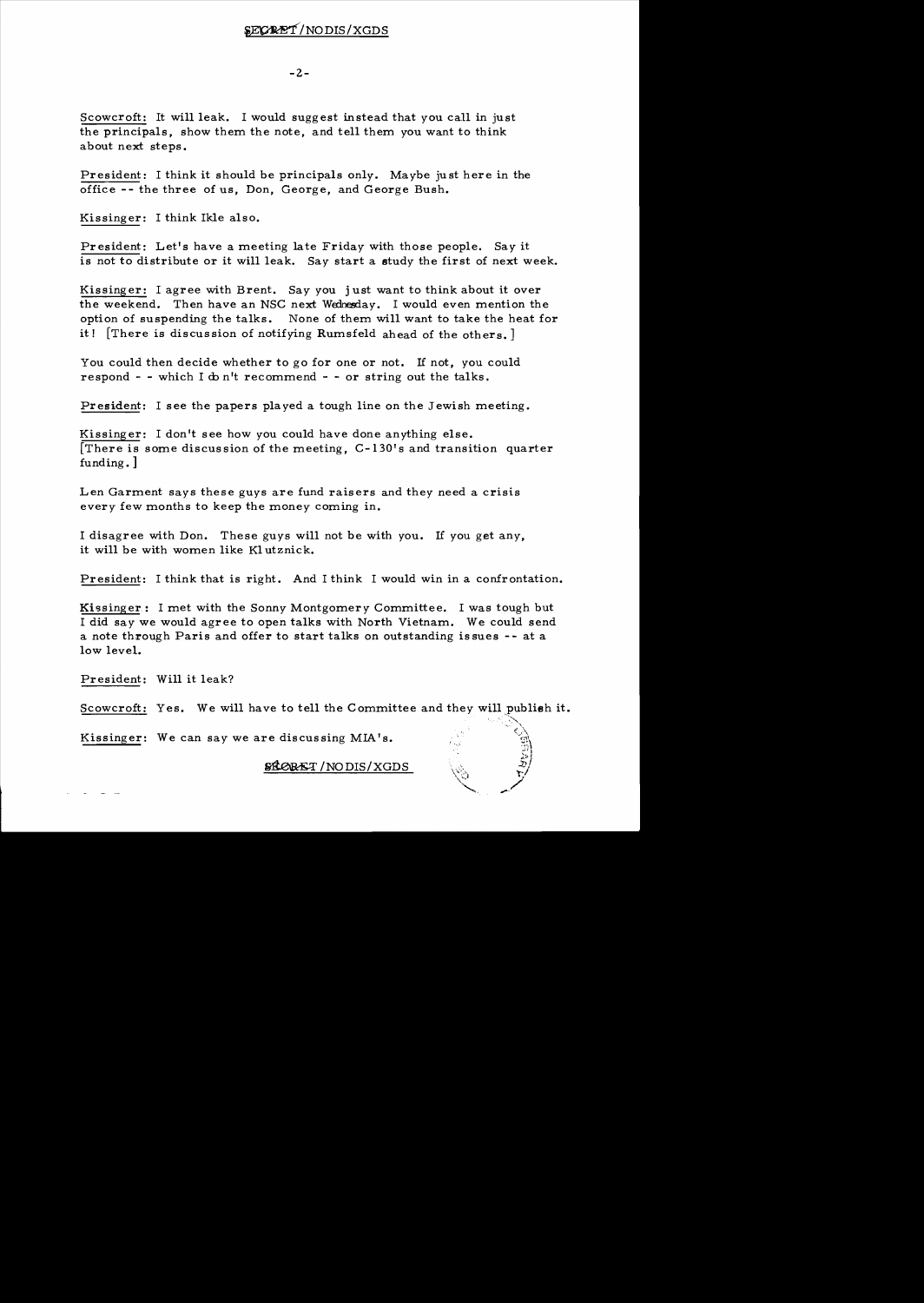$-3-$ 

Scowcroft: Will the Committee drop the embargo amendment in the Security Assistance Bill?

President: That should be a precondition. Let's go ahead, just with talks.

Kissinger: I think we should trim our sails a bit on the Soviet Union. We should keep clobbering them on Angola -- partly to keep the head on the Congress but . . .



STORET/NODIS/XGDS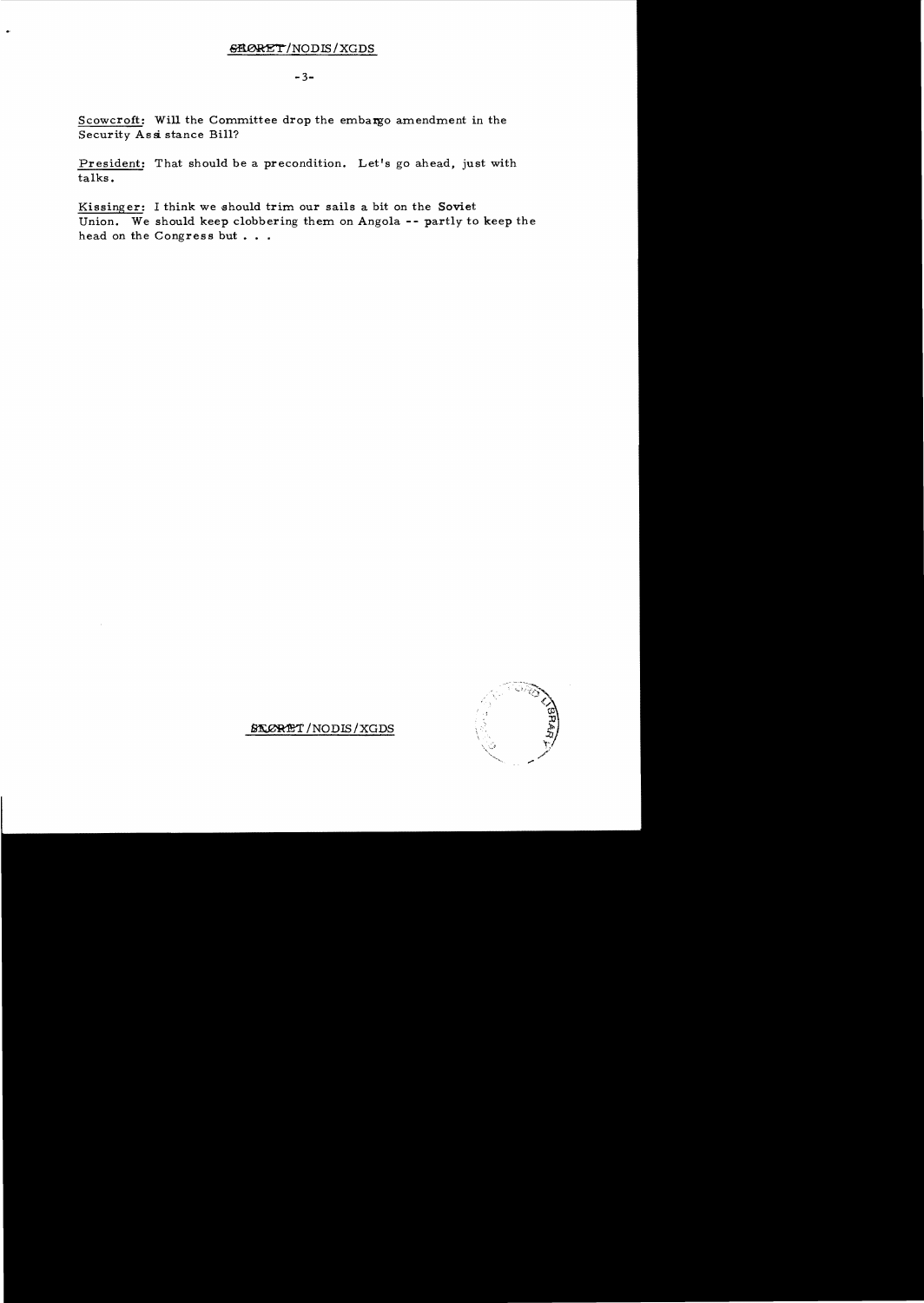-Josephson Ribbourt factathents - $\mathscr{S}/\mathcal{K}$ 18 Mar 76 K Thin is mothing in a Some letter. They might ur could have int metter highle pries crossing positive. C Descritiu = lette)<br>They proposed joint de latterie June prostain de ce brais P. Their ideas for reductions has generally of me K We have a proto: How to landle letter point drapid d'adernière subst unels; hont te embutant oppera inc god I think we are underwising detente. Except Ja Ample, 8 chine = Sens are getting a huma ing I don't believe they have mussicity increased thin pries. It is a quicket Council o will cartinus so unter what They has been print in ME, Only Anyde was with  $t_{\infty}$ The want thing white will hoppen is a Dernes with say Salt has collopel & we have union chtente. The serve un suix place issue P. Reagan hasn't made heading at his changes ai long as concere at place + moving. Saltin one not interest. Question is how to presel. K ure could kom a NSC mity latetourne Hamburt - letter, ware agonist backs, and in an won't popor for wort sty in z who. S It will leap d'unell surpret water that  $\blacktriangleright$ **E.O. 12058, SEC. 3.5** NSC MEMO, 11/24/98, STATE DEPT. GUNDELINES  $BY \rightarrow \bullet$  . NARA DATE  $\rightarrow \prime$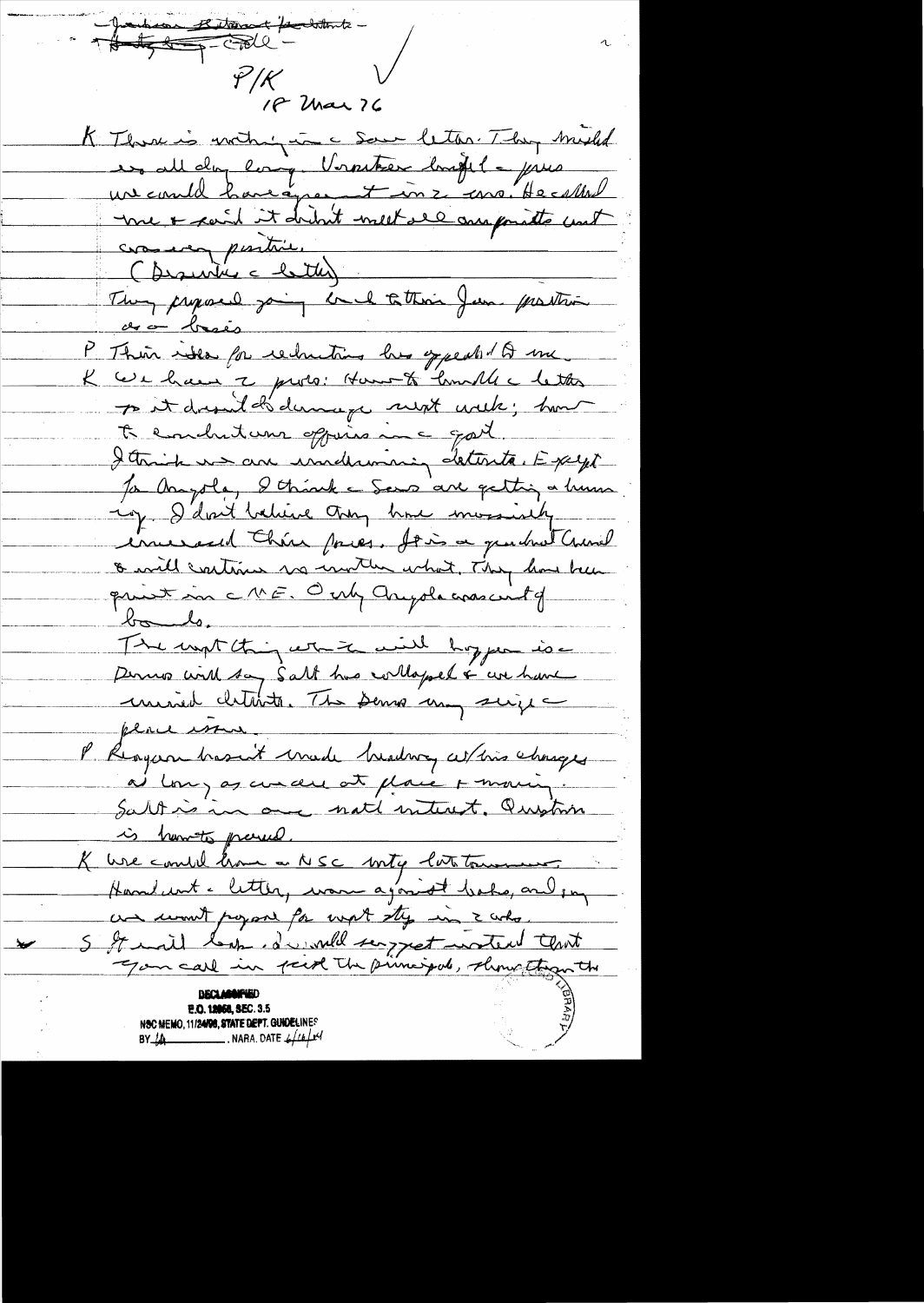unte, und tell them you won't to think about next the.<br>P String it stand be principal and , unique R Strick Ske also 10 beté home untry late Fin, w / Char people. See not 1-5 of what crank. K dagree of Burnt, Sayingan pigt wort to think Wed. I would some wonting coption of suspending TWho, how of them will ment to like - head for it. (Descession celont writing Don about) you could than decide whith a go from a not front, you and dragund at it 2 don't unanish de string ont talk. P 2 sur sur à papers played a tough time on à James  $uvdt$ . K Idant en hunt your could have done anything  $_{\text{max}}$ (Sieux drainssiner f c m7, R-130's + TG)<br>Leur Cramment surp these jump au found taraens envigning Lebsayee co/Dan, Tree pays with met te cr/ # Khutzenich P & thing that is right, and I think I would win ma confortation. K Junit of Gong Unitgancy units, I was tough

- - wity lite Fire.